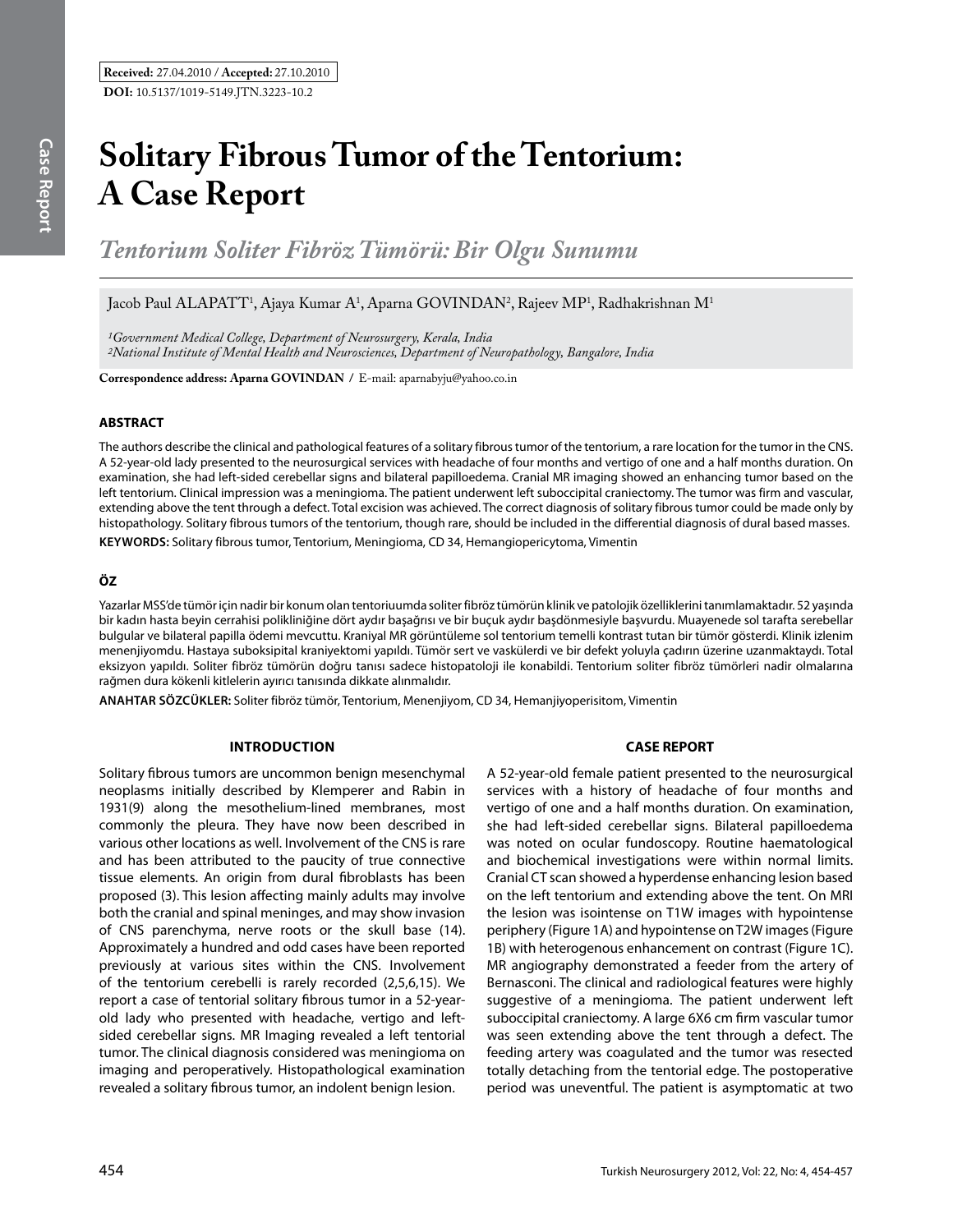

**Figure 1:** MRI – Left tentorial lesion, isointense on T1W with hypointense periphery **(A)**. Hypointense on T2W images **(B)**.Tumor based on the tent and extending above it showing heterogenous enhancement on contrast **(C)**.



**Figure 2:** Cellular areas showing interlacing fascicles of spindle shaped cells **(A)**. Paucicellular areas showing dense collagen separating the cells **(B)**. Tumor cells showing strong immunoreactivity for vimentin **(C)** and CD 34 **(D)**. A- HEX80, B-HEX160, C-VIMENTIN X 320, D- CD34 X 320.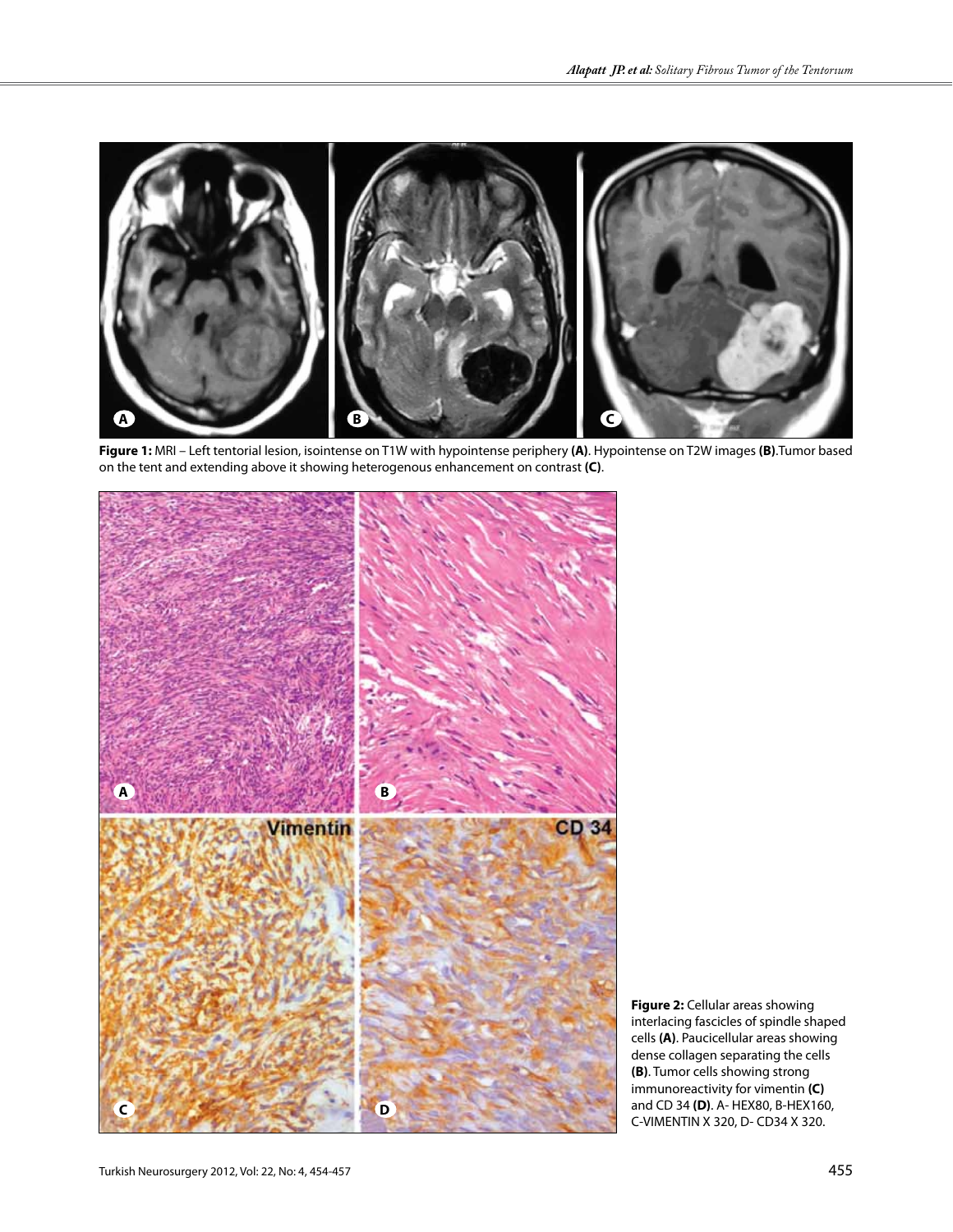years follow up with no evidence of tumor recurrence on CT scan.

Histopathological examination showed a partly circumscribed neoplasm composed of cellular and paucicellular areas. In the cellular areas, the tumor showed interlacing fascicles of spindle-shaped cells with moderate amount of cytoplasm and oval to elongated nuclei exhibiting variable pleomorphism (Figure 2A). One small cellular nodule in the middle of the mass was seen composed of closely packed cells with hyperchromatic oval nuclei. No mitotic activity was noted. In the paucicellular areas, dense bands of collagen were seen separating the cells (Figure 2B). The stroma was myxoid in areas and thin vascular channels were present. On immunohistochemistry, the spindle shaped tumor cells were strongly labelled with antibody to vimentin (Figure 2C) and CD 34 (Figure 2D). The MIB-1 labeling index was low, even in the cellular nodule.

### **DISCUSSION**

Solitary fibrous tumors are rare neoplasms that develop from membranes like the pleura, peritoneum and meninges, the pleura being the commonest site. Other sites reported include the paranasal sinuses, thyroid, larynx, sublingual gland, pelvis, ovary, cervix, kidney, tongue, skin and cauda equina.

In the central nervous system they form dural-based masses mimicking meningiomas (21). The usual sites are clinoid process (1), orbit, sellar- and parasellar area (10), middle cranial fossa (1), cerebellopontine angle (2,17), lateral ventricle (18) and the falx cerebri (8,20). In the lateral ventricle the favoured sites are the body and trigone. Tentorial location is uncommon. Only eleven cases have been repoted to date (5). Clinical manifestations of the tumors depends on the anatomical site involved and include exophthalmos (1), loss of vision (10), hemiparesis (1), hearing loss (17), facial palsy (17), headache (8,10), seizures and papilloedema (18). Imaging characteristics resemble those of meningiomas. On CT imaging the features are varied and the tumors are discrete extra axial masses, lobulated, solid, with peritumoral cyst or bone invasion. On MR imaging they have mixed intensity, enhance on contrast and dural thickening may be present. On angiography delayed tumor blush and/or dysplastic dilatation of tumor vessels may be seen (22). Vascular supply can be traced to the Internal Carotid Artery (1,10), the Middle Meningeal Artery (10) or other arteries in the vicinity.

Peroperatively these tumors are firm, fibrous and vascular (18). Sometimes there may be a poor plane between the brain and the tumor (8). Vascularity and subsequent hemorrhage may limit resection (10), although gross total resection is possible in most of the cases. Ventricular tumors may be attached to the choroid plexus (18).

Histopathologically they are mostly benign tumors resembling fibrous meningioma or hemangiopericytoma (19) although rare cases of malignant solitary fibrous tumor are on record (13,21). Spindle cells arranged in long fascicles with intervening eosinophilic collagenous stroma and irregular vascular lumina are seen (8). On immunohistochemistry, the tumor cells express CD 34, vimentin and antiapoptotic marker bcl-2 and are negative for epithelial membrane antigen, thus distinguishing them from meningiomas. These tumors have low mitotic index by MIB-1 labelling. Some of the tumors previously reported as fibrous meningiomas or hemangiopericytomas have turned out to be solitary fibrous tumors on review (19). According to the recent WHO Classification of Tumors of Soft Tissue and Bone, most lesions formerly considered as hemangiopericytomas show no evidence of pericytic differentiation and instead are fibroblastic in nature thus forming a morphological continuum with solitary fibrous tumor. This may pertain to meningeal hemangiopericytomas as well (4).

Histogenesis of solitary fibrous tumors is still controversial. Stout and Sano (in 1942 and 1950 respectively) suggested a mesothelial origin of this neoplasm based on in vitro cell culture studies. Later studies based on ultrastructure resulted in the same conclusion. A submesothelial origin was proposed by Dalton et al. in 1979. Burrig et al observed mesenchymal undifferentiated cells, immature fibroblasts and mature fibroblasts on biopsies of the tumors pointing to a mesenchymal origin. Immunohistochemical studies also do not support a mesothelial origin (7). In the CNS the origin of the tumor may be from CD34 positive dural fibroblasts in the meningeal portion of the dura (3).

Total excision is the treatment of choice. Radiotherapy is administered if the excision is subtotal or partial (8,10,12,23). The chemotherapeutic agent Toremifene can also be administered if the proliferation rate is high (10). Recurrence and also malignant transformation have been reported in meningeal solitary fibrous tumors (6,11,16,20,21). Hakan et al, in their review, have come across a higher rate of recurrence in tentorial tumors that they have attributed to the incompleteness of resection (5). Long-term follow up of these cases is therefore essential to detect recurrence.

#### **REFERENCES**

- 1. Ahn JY, Shim JY, Yang WI, Kim TS: Meningeal solitary fibrous tumor as an unusual cause of exophthalmos. Neurosurgery 48(6):1362-1366, 2001
- 2. Carneiro SS, Scheithauer BW, Nascimento AG, Hirose T, Davis DH: Solitary fibrous tumor of the meninges: A lesion distinct from fibrous meningioma. A clinicopathologic and immunohistochemical study. Am J Clin Pathol 106(2): 217-224, 1996
- 3. Cummings TJ, Burchette JL, McLendon RE: CD 34 and dural fibroblasts: The relationship to solitary fibrous tumor and meningioma. Acta Neuropathologica 102(4):349-354, 2001
- 4. Guillou L, Fletcher JA, Fletcher CDM, Mandahl N: Extrapleural solitary fibrous tumor and haemangiopericytoma. In: Christopher D. M. Fletcher, K. Krishnan Unni, Fredrik Mertens, (eds), Pathology and Genetics of Tumours of Soft Tissue and Bone. Lyon: IARC Press, 2002: 86-90